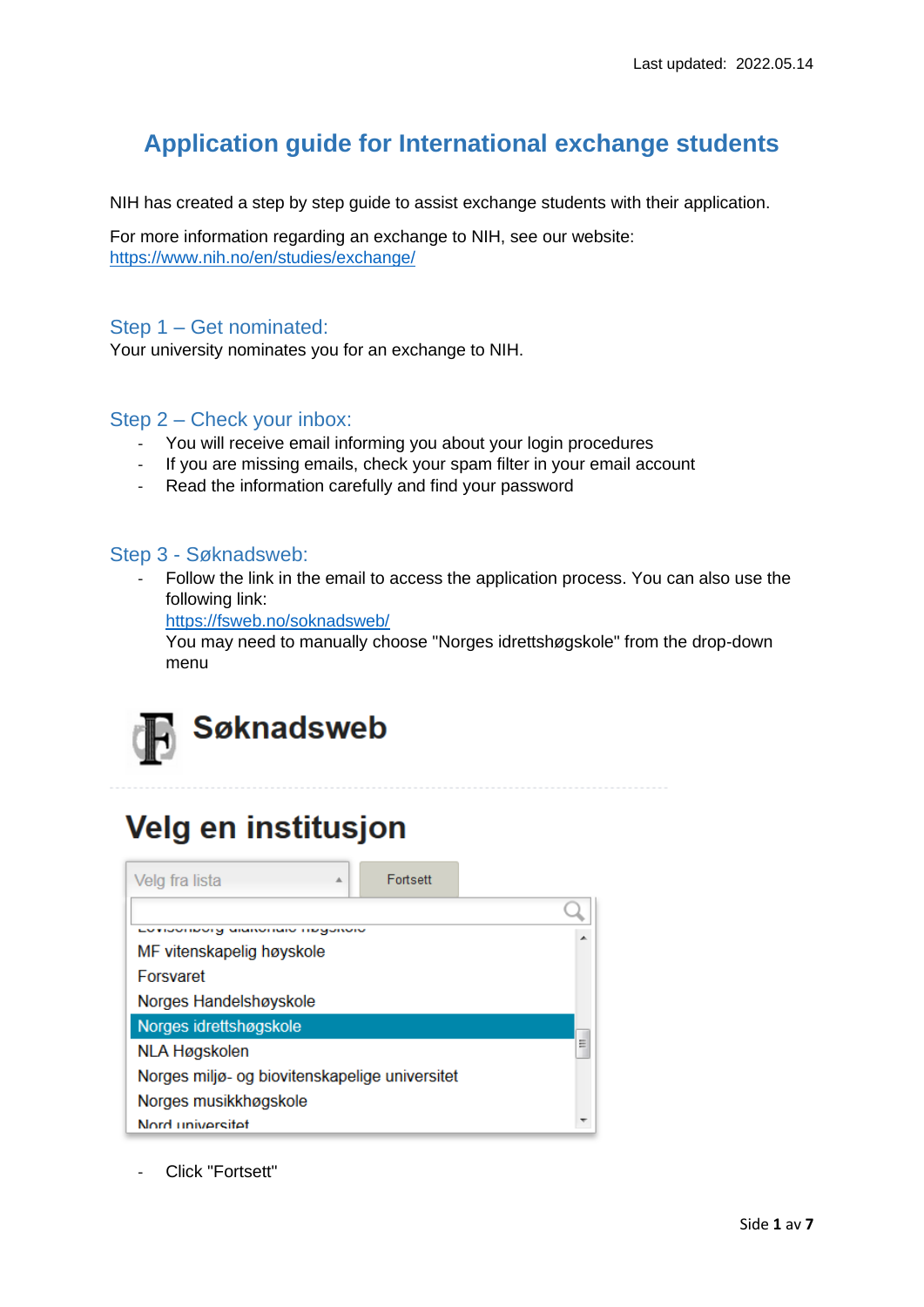## Step 4 - Søknadsweb:

- Change language to "English" at the top, right hand corner
- Choose the correct login type (International Applicant)

| Login |                                                                                                                                                                                                                                                                                | Language v |
|-------|--------------------------------------------------------------------------------------------------------------------------------------------------------------------------------------------------------------------------------------------------------------------------------|------------|
|       | <b>Søknadsweb</b><br>NORGES<br>IDRETTSHØGSKOLE<br>Norwegian School of Sport Sciences                                                                                                                                                                                           |            |
|       | <b>Choose login method</b>                                                                                                                                                                                                                                                     |            |
| FÉIDE | Feide<br>Feide is the chosen solution of the Department of Education for secure<br>identification in the education sector<br>Log in or register using Feide                                                                                                                    |            |
|       | <b>ID-porten</b><br>ID-porten is an identification portal at the Norwegian Agency for Public<br>Management and eGovernment (Difi) which provides secure logon with an<br>electronic ID (e-ID) from MinID, BankID, Buypass and Commfides.<br>Log in or register using ID-porten |            |
|       | European electronic Id<br>Applicants with an electronic id from an eIDAS member state may<br>Log in or register using eIDAS id                                                                                                                                                 |            |
|       | Logon using your 11-digit ID and PIN<br>Norwegian National Identification Number ("fødselsnummer")<br>PIN code                                                                                                                                                                 |            |
|       | Log on<br>Send PIN code by email<br>Register new user                                                                                                                                                                                                                          |            |
|       | <b>Login International Applicant</b><br>Applicants without a Norwegian National Identification Number ("fødselsnummer")<br>can log on here.<br>Email address                                                                                                                   |            |
|       | Password<br>Log on<br>Send me a new password                                                                                                                                                                                                                                   |            |
|       | Register new international applicant                                                                                                                                                                                                                                           |            |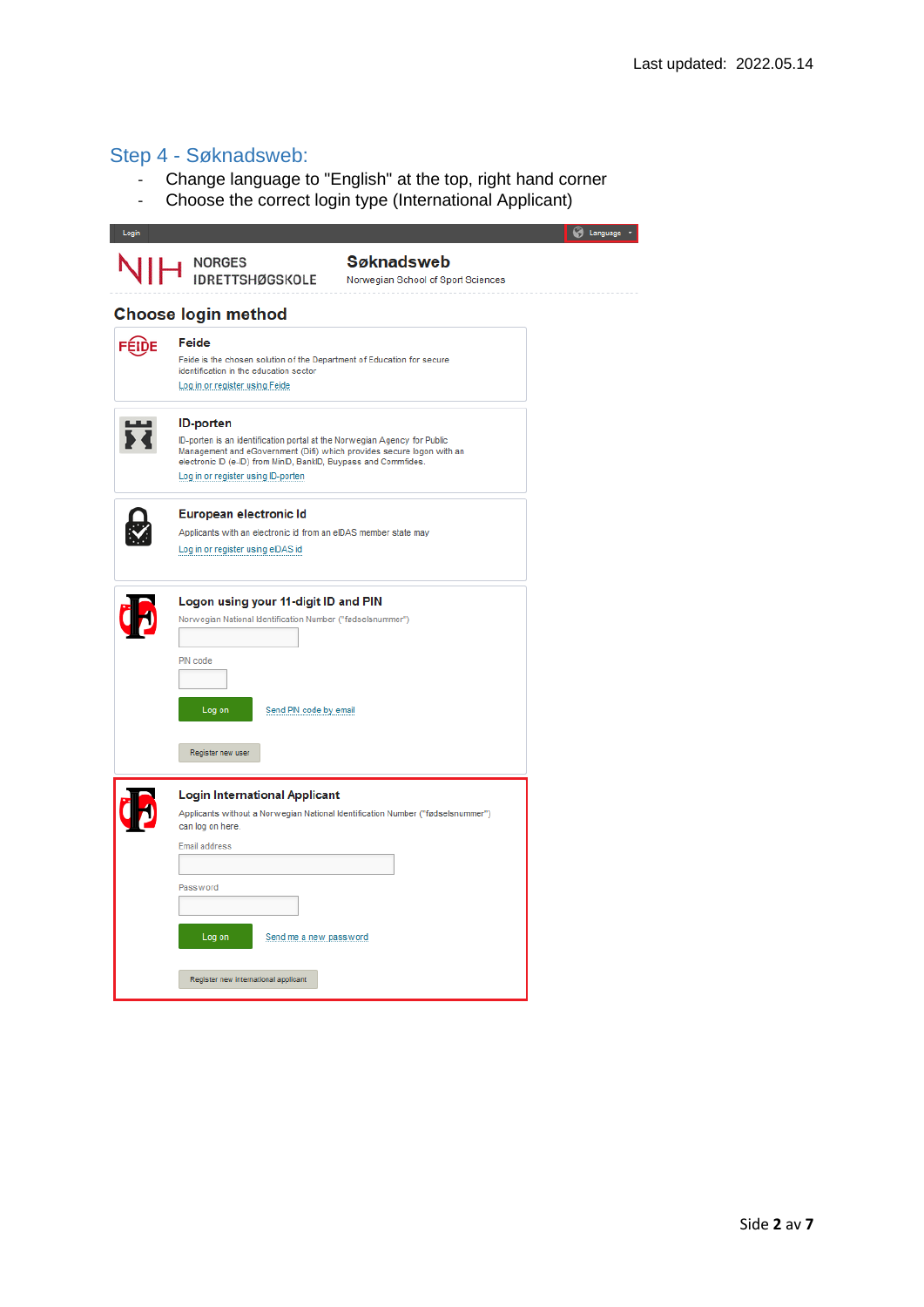## Step 5 - Søknadsweb:

- Type in your email address and your password (you received this in an email)
- Click "Log on"

| NORGES<br>IDRETTSHØGSKOLE                                                                                                                  | <b>Søknadsweb</b><br>Norwegian School of Sport Sciences                                |
|--------------------------------------------------------------------------------------------------------------------------------------------|----------------------------------------------------------------------------------------|
| <b>Login International Applicant</b><br>Applicants without a Norwegian National Identification Number<br>("fødselsnummer") can log on here | Users from<br>FEIDE<br>Norwegian<br>universities and<br>colleges                       |
| <b>Email address</b><br>Password                                                                                                           | Log in using ID-<br>porten with MinID,<br>BankID, Buypass<br>or Commfides              |
| Log on<br>(Send me a new password)                                                                                                         | Log in with<br>electronic id from a<br>member state of<br>the European<br><b>Union</b> |
| Register new international applicant                                                                                                       | National Identifier and PIN                                                            |
|                                                                                                                                            | <b>International Applicant</b>                                                         |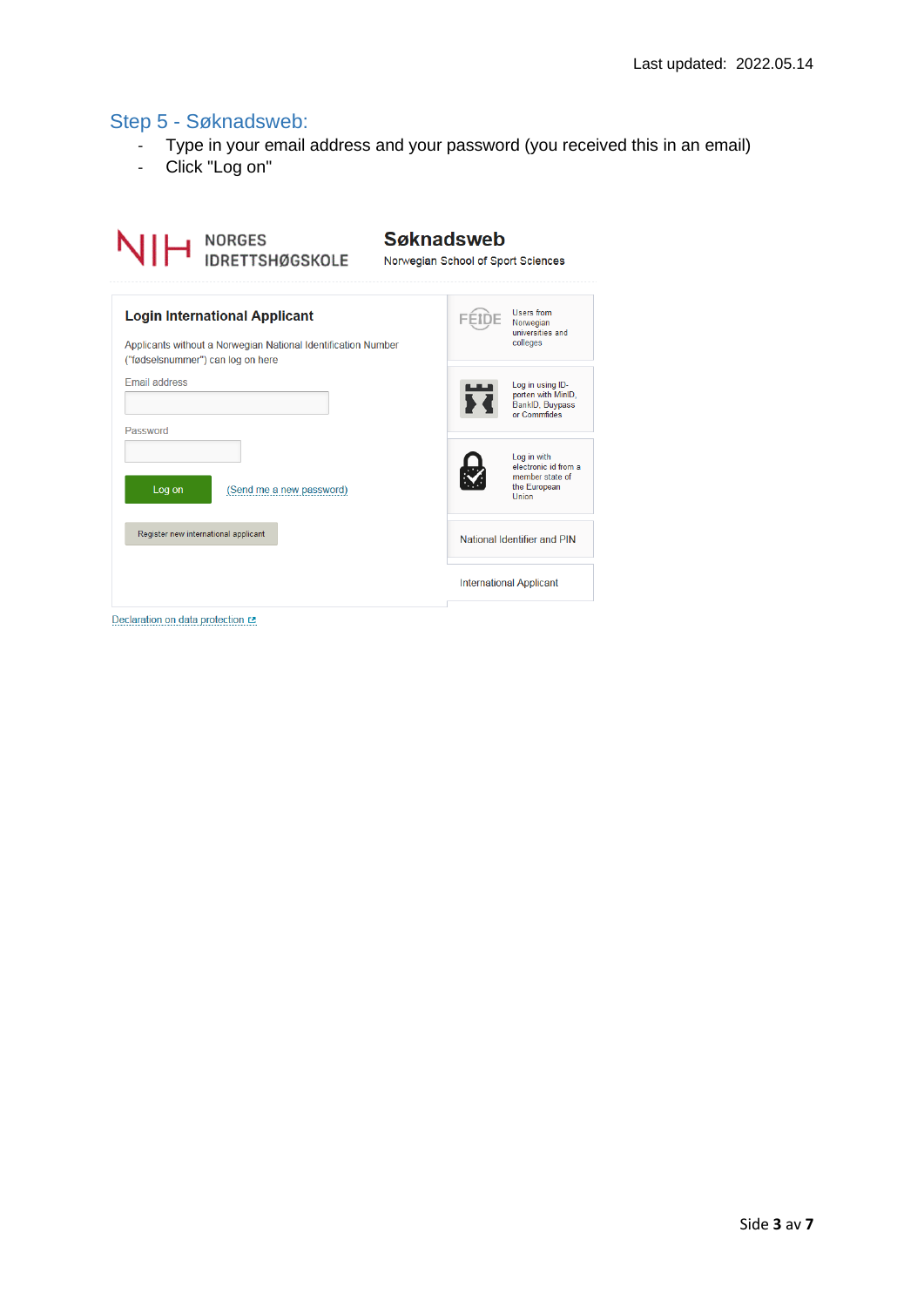## Step 6 – My profile:

- Address
	- o Add your full home address, including:
		- Street address (Address Line 1 and, if needed, Address Line 2)
		- Portal Code City
		- Country
- Mobile number

**It says it is optional, but you MUST add your mobile number.** Failing to do so, you will not receive your username and password for the NIH systems when you arrive for your exchange

- o Choose from the list your country
- o Add your phone number

|                                                               | 2 <sup>1</sup> | 3 <sup>1</sup>   | 4       |
|---------------------------------------------------------------|----------------|------------------|---------|
| <b>My Profile</b><br><b>My Profile</b>                        | <b>Apply</b>   | <b>Documents</b> | Receipt |
| <b>Address</b> (Use Norwegian format instead)                 |                |                  |         |
| <b>Thomas Halvorsen</b>                                       |                |                  |         |
| Address Line 1:                                               |                |                  |         |
|                                                               |                |                  |         |
| Address Line 2: (Optional)                                    |                |                  |         |
|                                                               |                |                  |         |
| Postal Code - City:                                           |                |                  |         |
|                                                               |                |                  |         |
| Country:<br>Choose from the list<br>$\boldsymbol{\mathrm{v}}$ |                |                  |         |
| <b>Mobile number</b> (Optional)                               |                |                  |         |
| Choose from the list<br>$\overline{\psi}$                     |                |                  |         |

- Entrance requirements
	- o Leave it as "No"
- Consent
	- o You have the option to choose with "Yes" or "No" on both questions
- Click "Next"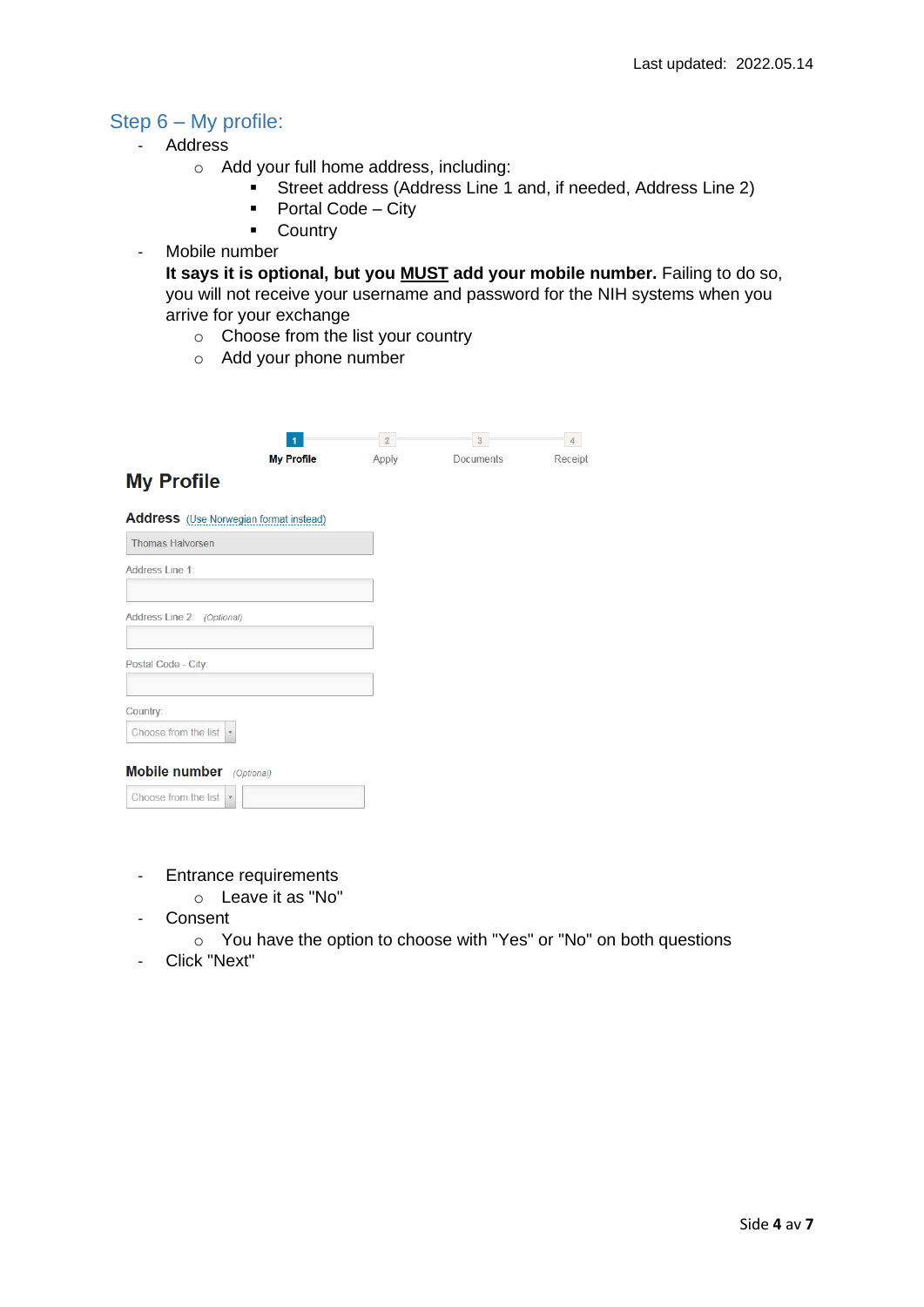### Step 7 - New Application:

- Read information carefully to find available course packages, and important dates
- Choose course package in the drop-down menu under "Choose application alternative"
	- o You must choose two alternatives in prioritized order (only for exchange during the fall semester)
- Click "Next"



## **New Application**

#### **Nomination Term Autumn 2019**

Information on course packages for applicants:

To complete your application you must select one of the course packages below.

| The four course packages includes the following courses (course codes): |                                 |
|-------------------------------------------------------------------------|---------------------------------|
| Outdoor studies:                                                        |                                 |
| <b>EXFLL1, EXFLL2, EXFLL3</b>                                           |                                 |
| Sport Management and coaching:<br>SPM323, SPM325, SPM327, TI200         | Differs semester to<br>semester |
| Sport Biology and Health:                                               |                                 |
| FAH325, THP200, THP201                                                  |                                 |

Other Course Combinations:

This option would be for those who wish to take the UTV-Essay course, along with one or two other courses from the Sport Biology and Health course package.

If you have any questions, please contact the NIH International office BEFORE you complete your application. You can send an email to: exchange@nih.no

Please note: You CANNOT combine courses from the different packages, because of the course schedule and examination times.

| http://www.nih.no/en/studies-at-nih/ |            |                     |  |
|--------------------------------------|------------|---------------------|--|
| Application deadline                 | 101052019  | Differs semester to |  |
| Result will be published             | 15.05.2019 |                     |  |
| Documentation submission deadline    | 01.05.2019 | semester            |  |

#### **Choose application alternative**

| 1. | Choose from the list |             | $\overline{\mathbf{v}}$ |
|----|----------------------|-------------|-------------------------|
|    | <b>Previous</b>      | <b>Next</b> |                         |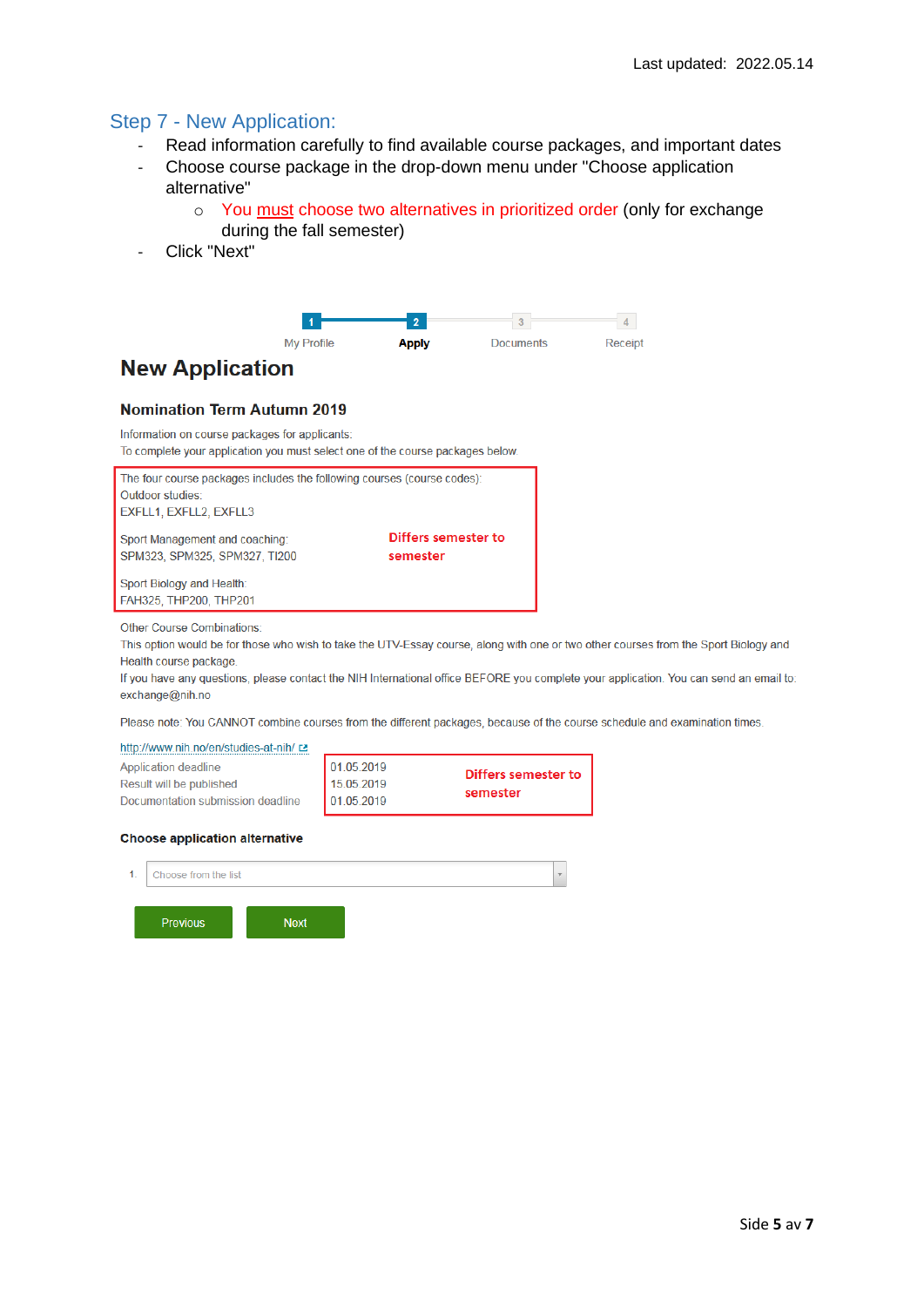## Step 8 – Uploading documents:

- You must upload the necessary documents shown in your application, if your nominator has not done so already.



## **Uploading documents**

Upload documents confirming your education, learning agreement and motivational letter.

#### **Submission deadline**

| Application               |             | Deadline   |  |
|---------------------------|-------------|------------|--|
| Nomination<br>Autumn 2019 |             | 01.05.2019 |  |
| - Choose new document     |             |            |  |
| <b>Previous</b>           | <b>Next</b> |            |  |